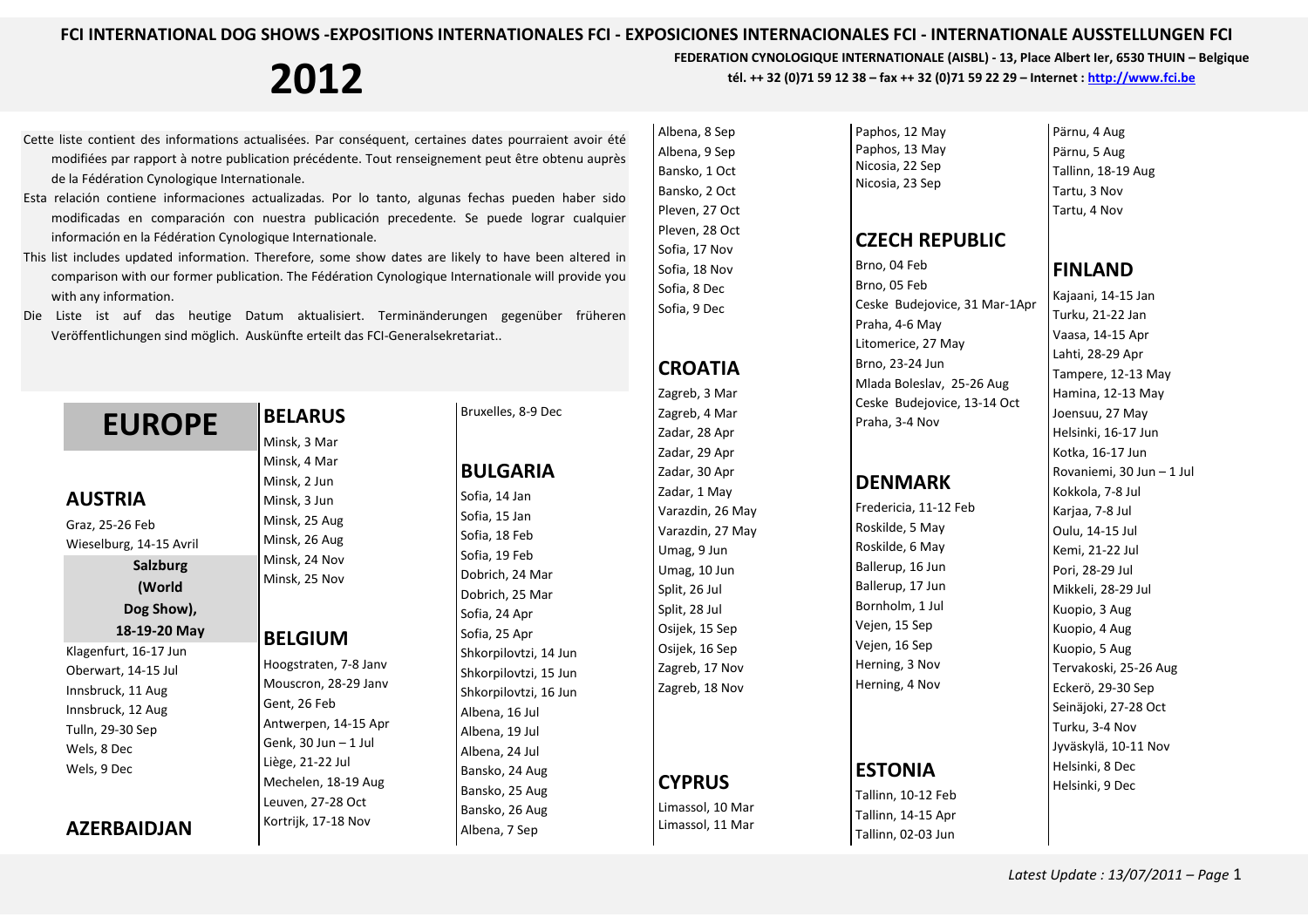**2012** FEDERATION CYNOLOGIQUE INTERNATIONALE (AISBL) - 13, Place Albert Ier, 6530 THUIN – Belgique tél. ++ 32 (0)71 59 12 38 – fax ++ 32 (0)71 59 22 29 – Internet : http://www.fci.be

#### **FRANCE**

Vincennes, 7-8 Jan Bordeaux, 14-15 Jan Beziers, 21-22 Jan Troyes, 4-5 Feb Niort, 11-12 Feb Bourg-en-Bresse, 18-19 Feb Toulouse, 25 Feb Toulouse, 26 Feb Douai, 11 Mar Montluçon, 18 Mar Colmar, 31 Mar Colmar, 1 Apr Angers, 25 Mar Limoges, 7-8 Apr Châteauroux, 21-22 Apr Amiens, 28-29 Apr Nice, 30 Apr Nice, 1 May Sisco, 5 May Sisco, 6 May Saint Brieuc, 12-13 May Brive, 26-27 May Lyon, 3 Jun La Rochelle-Aunis, 23-24 Jun Paris, 7-8-9 Jul Macon,  $1<sup>er</sup> - 2$  Sep Pontoise, 8-9 Sep Beauvais, 15-16 Sep Tarbes, 23 Sep Orléans, 13-14 Oct Poitiers, 20-21 Oct Perpignan, 27-28 Oct Metz, 5 Nov Castres, 17-18 Nov Marseille-Martigues, 24-25 Nov Rouen, 1-2 Dec Nantes, 9 Dec

#### **GERMANY**

Nürnberg, 14-15 Jan Rheinberg, 11-12 Feb München, 3-4 Mar Offenburg, 10-11 Mar Berlin, 31 Mar-1Apr Dresden, 21-22 Apr Lingen, 28-29 Apr Dortmund, 4-5-6 May Saarbrücken, 27 May Neumünster, 2-3 Jun Erfurt, 10 Jun Augsburg, 21-22 Jul Bremen, 4 Aug Ludwigshafen, 11-12 Aug Leipzig, 18-19 Aug Giessen, 1-2 Sep Rostock, 29-30 Sep Dortmund, 12-14 Oct Hannover, 27-28 Oct Stuttgart, 10-11 Nov Kassel, 9 Dec

#### **GIBRALTAR (BRITISH**

#### **OVERSEAS TERRITORY)**

Gibraltar, 15 Sep Gibraltar, 16 Sep

### **GREECE**

#### **HUNGARY**

Miskolc, 7 Apr Miskolc, 8 Apr Komárom, 28 Apr Komárom, 29 Apr Pécs, 23 Jun Pécs, 24 Jun Szombathely, 14-15 jul Debrecen, 25 Aug Debrecen, 26 Aug Székesfehérvár, 8 Sep Székesfehérvár, 9 Sep Komáron, 20 Oct Komáron, 21 Oct

#### **ICELAND**

Reykjavik, 25-26 Feb Reykjavik, 25-26 Aug Reykjavik, 17-18 Nov

#### **IRELAND**

Dublin, 7 Apr Clonmel, 5 May Dublin, 1 Sep

#### **ISRAEL**

Jordan Valley, 28 Jan Acre, 5 May

**ITALY** Rho, 14-15 Jan Padova, 21-22 Jan Montichiari, 28-29 Jan Forli, 4-5 Feb Arezzo, 11 Feb Arezzo, 12 Feb Sassari, 18-19 Feb Ancona, 25-26 Feb Gonzaga, 3-4 Mar Cagliari, 10-11 Mar Ragusa, 17-18 Mar Reggio Emilia, 24 Mar Reggio Emilia, 25 Mar Eboli, 31 Mar Eboli, 1 Apr Livorno, 14-15 Apr Campobasso, 22 Apr Mottola, 25 Apr San Remo, 29 Apr Alessandria, 1 May Ercolano, 5-6 May Catanzaro, 12 May Rende, 13 May Firenze, 26-27 May Terni, 2 Jun Torino, 3 Jun Pisa, 9 Jun Lecce, 10 Jun Orvieto, 16-17 Jun Rapallo, 23-24 Jun Rieti, 1 Jul Cueno, 8 Jul Palermo, 1-2 Sep Frosinone, 9 Sep Roma, 22-23 Sep

Bergamo, 29-30 Sep Roma, 13-14 Oct Bastia Umbra, 20-21 Oct Reggio Calabria, 27 Oct Messina, 28 Oct Busto Arsizio, 3-4 Nov Genova, 17-18 Nov Cremona, 24-25 Nov Verona, 1-2 Dec Erba, 8-9 Dec

#### **LATVIA (LETTONIE)**

Riga, 17-18 Mar Riga, 9 Jun Riga, 10 Jun Riga, 10-11 Nov

#### **LITHUANIA**

Vilnius, 10 Mar Vilnius, 11 Mar Molétai, 26 May Molétai, 27 May Druskininkai, 3 Aug Druskininkai, 4 Aug Vilnius, 15 Dec Vilnius, 16 Dec

#### **LUXEMBURG**

Luxembourg, 31 Mar – 1 Apr Luxembourg, 1-2 Sep

#### **MACEDONIA**

#### **MALTE**

#### **MOLDAVIA**

Chisinau, 11 feb Chisinau, 12 feb Chisinau, 23 Jun Chisinau, 24 Jun Tiraspol, 11 Aug Tiraspol, 12 Aug Chisinau, 13 Oct Chisinau, 14 Oct Chisinau, 1 Dec Chisinau, 2 Dec

#### **MONACO**

**MONTENEGRO** Bar, 28 Apr

#### **MORROCO**

#### **NETHERLANDS**

Eindhoven, 3-4-5 Feb Groningen, 3-4 Mar Leiden, 17-18 Mar Leeuwarden, 9 Apr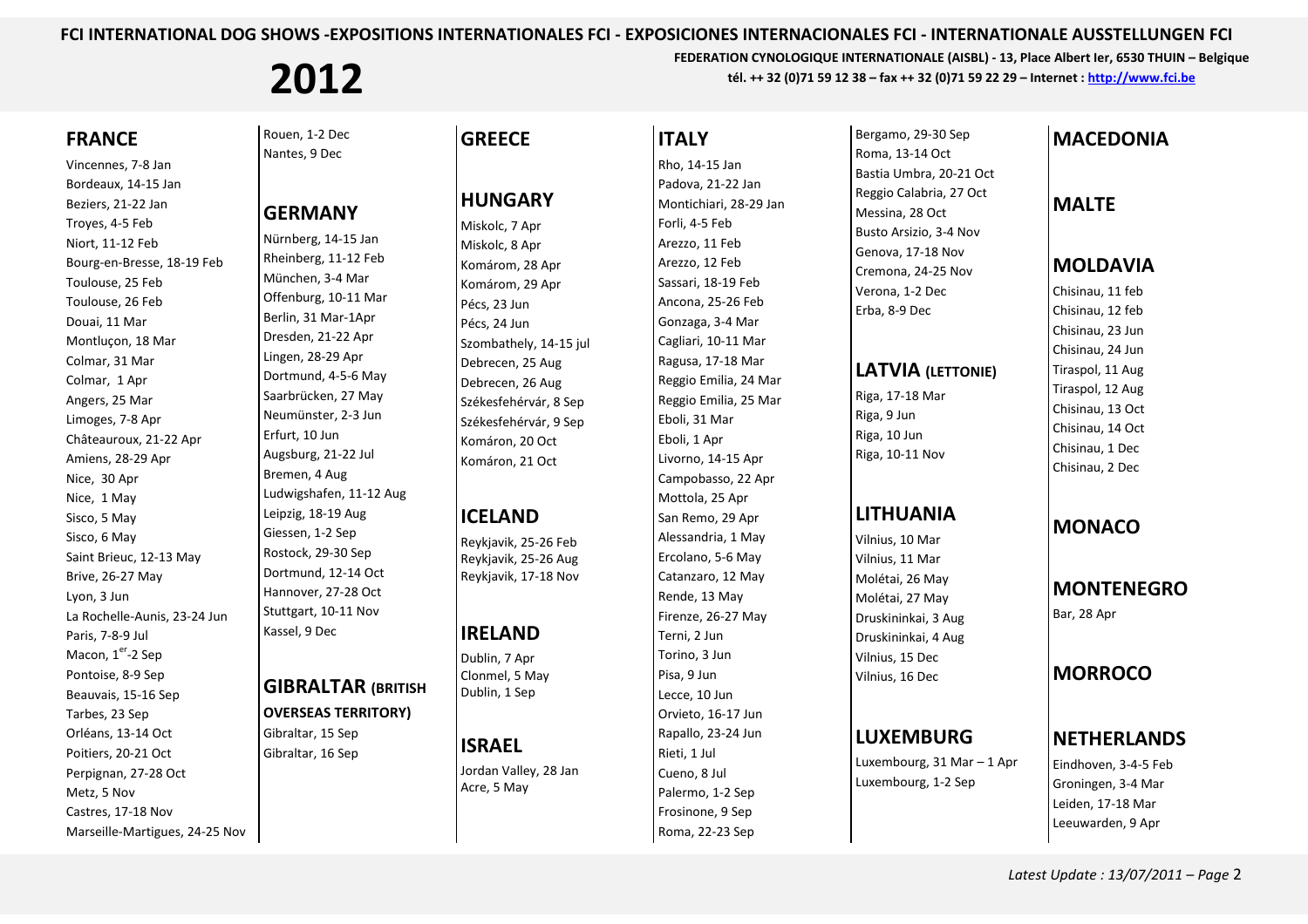# **2012 FEDERATION CYNOLOGIQUE INTERNATIONALE** (AISBL) - 13, Place Albert Ier, 6530 THUIN – Belgique tél. ++ 32 (0)71 59 12 38 – fax ++ 32 (0)71 59 22 29 – Internet : http://www.fci.be

Goes, 21-22 Apr Arnhem, 26-27-28 May Tilburg, 9-10 Jun Uden, 23-24 Jun Rotterdam, 25-26 Aug Maastricht, 29-30 Sep Zwolle, 29-30 Sep Utrecht, 20-21 Oct Bleiswijk, 3-4 Nov Amsterdam, 24-25 Nov Wijchen, 15-16-17 Dec

#### **NORWAY**

Bo I Telemark, 18-19 Feb Harstad, 17-18 Mar Hordaland, 14-15 Apr Kristiansand, 12-13 May Drammen, 2-3 Jun Tondheim, 23-24 Jun Oslo, 18-19 Aug Tromso, 2 Sep Rogaland, 8-9 Sep Hamar, 13-14 Oct Lillestroem, 24-25 Nov

#### **POLAND**

Glogow, 27-29 Jan Rzeszów, 18-19 Feb Katowice, 16-18 Mar Opole, 28-29 Apr Lódź, 5-6 May Leszno, 2-3 Jun Kraków, 16-17 Jun Szczecin, 23-24 Jun

Warszawa, 7-8 Jul Sopot, 11-12 Aug Bialystok, 25-26 Aug Wroclaw, 29-30 Sep Poznań, 27 Oct Poznań, 28 Oct Kielce, 10-11 Nov

**PORTUGAL** 

#### **ROMANIA**

**Bucharest (European Section Show), 5-6-7 Oct** 

#### **RUSSIA**

#### **SAN MARINO**

#### **SERBIA**

Beograd, 18 Mar Beograd, 4 Nov

#### **SLOVAKIA**

Trenčín, 28-29 Jan Bratislava, 12 May Bratislava, 13 May Nitra, 2 Jun

Nitra, 3 Jun Košice, 21-22 Jul Bratislava, 18 Aug Bratislava, 19 Aug Nitra, 17 Nov Nitra, 18 Nov

#### **SLOVENIA**

Ljubljana, 14 Jan Tromostovje, 15 Jan Lendava, 1 Jul Maribor, 22 Sep Pohorje, 23 Sep

#### **SPAIN**

Zaragoza, 5 Feb Granada, 19 Feb Valladolid, 26 Feb Alcalá de Guadaira, 4 Mar Gerona, 17-18 Mar Vigo, 25 Mar Oviedo, 15 Apr San Sebastián, 29 Apr Badajoz, 7-8 May Mallorca, 8 May Tenerife, 13 May Madrid, 26-27 May Castellón, 12 Jun Las Palmas de Gran Canaria, 16-17 Jun Medina de Pomar, 24 Jun Portugalete, 8 Jul Pamplona, 9 Sep León, 30 Sep

Vélez-Málaga, 21 Oct Bilbao, 4 Nov Murcia, 11 Nov Jerez de la Frontera, 18 Nov Alicante, 9 Dec Valencia, 16 Dec

### **SWEDEN**

Göteborg, 5 and 7 Jan Göteborg, 6 and 8 Jan Malmö, 17-18 Mar Vallentuna, 26-27 May Österbybruk, 26-27 May Avesta, 16-17 Jun Gällivare, 30 Jun – 1 Jul Boras,  $30$  Jun  $-1$  Jul Tvaaker, 6 Jul Pitea, 14-15 Jul Köping, 21-22 Jul Ransäter, 28-29 Jul Svenstavik, 4-5 Aug Askersund, 11-12 Aug Norrköping/Himmelstalund, 18-19 Aug Eskilstuna, 18-19 Aug Visby, 26 Aug Högbo/Sandviken, 31 Aug Högbo/Sandviken, 1 Sep Högbo/Sandviken, 2 Sep Sofiero/Helsingborg, 8-9 Sep Sundsvall, 13-14 Oct Växjo, 2-3-4 Nov Stockholm, 15-16 Dec

#### **SWITZERLAND**

Fribourg, 25 Feb Fribourg, 26 Feb St. Gallen, 12 May St. Gallen, 13 May Lausanne, 20 Oct Lausanne, 21 Oct

#### **TURKEY**

#### **UKRAINE**

#### **UZBEKISTAN**

## **AMERICAS AND THE CARIBBEAN**

#### **ARGENTINE**

**BOLIVIA** 

#### **BRAZIL**

Uberlandia, 10-11 Mar São Paulo, 17-18 Mar Porto Alegre, 24-25 Mar Natal, 31 Mar- 1 Apr Ribeirão Preto, 31 Mar- 1 Apr São Vicente, 7-8 Apr Cuiabá, 14-15 Apr Rio de Janeiro, 14-15 Apr Araçatuba, 21-22 Apr Fortaleza, 28-29 Apr São José dos Campos, 5-6 May Gurupi, 19-20 May Niterói, 19-20 May Santa Maria, 19-20 May Rio de Janeiro, 26-27 May Porto Alegre, 2-3 Jun Barbacena, 9-10 Jun Florianópolis, 23 Jun Florianópolis, 24 Jun São Paulo, 23-24 Jun Rio de Janeiro, 30 Jun-1 Jul São José dos Campos, 30 Jun-1Jul Ribeirão Preto, 14-15 Jul Confins, 21-22 Jul Campinas, 21-22 Jul Pelotas, 21-22 Jul Niterói, 28-29 Jul Joinville, 28 Jul Blumenau, 29 Jul Porto Alegre, 4-5 Aug Petrópolis, 19-20 Aug São Vicente, 19-20 Aug Goiậnia, 19-20 Aug Teresina, 25-26 Aug Brasilia, 25-26 Aug

Kyiv, 21 Apr Kyiv, 22 Apr Kyiv, 8 Dec Kyiv, 9 Dec

Tashkent, 21-22 April